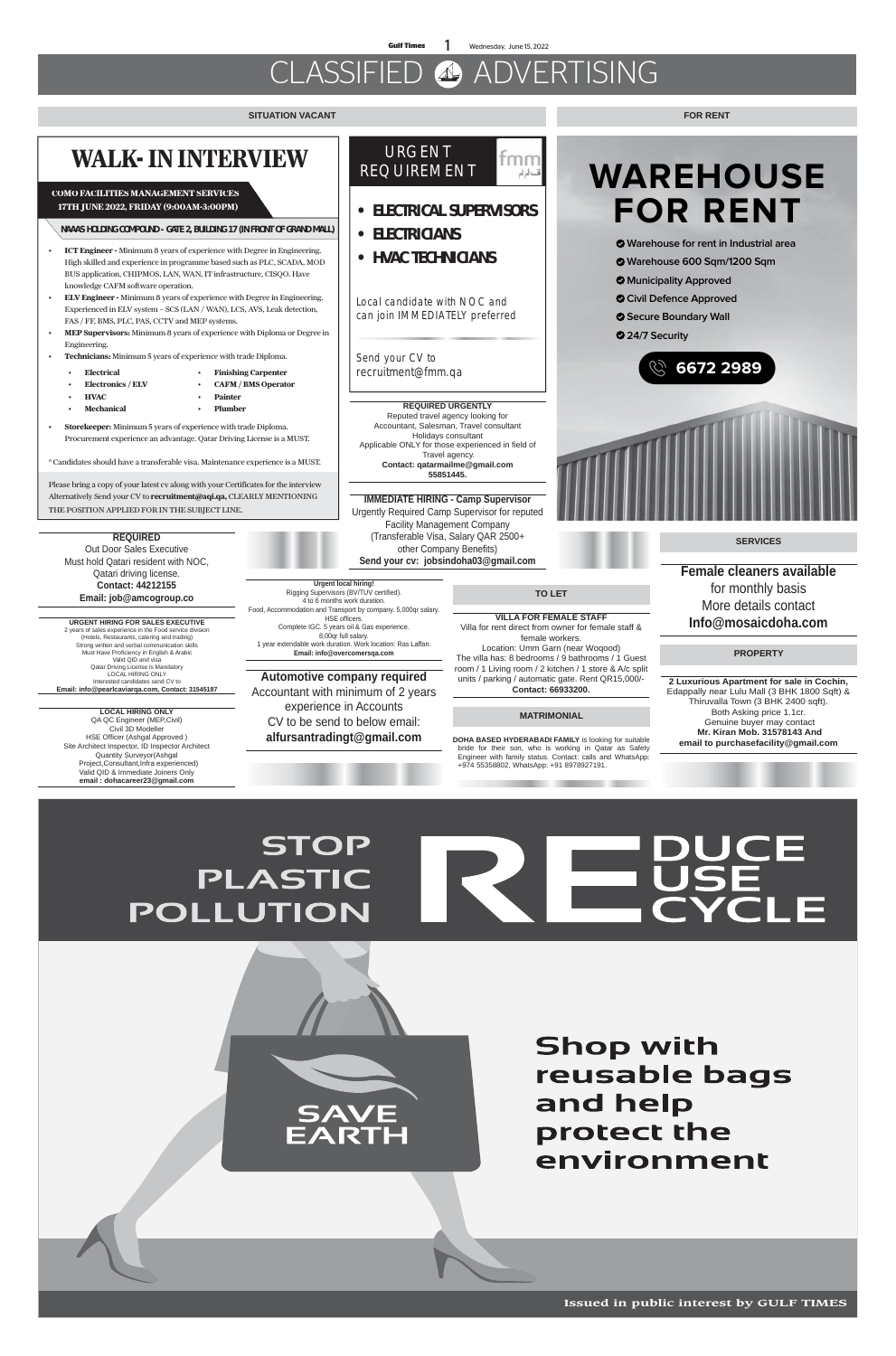**Gulf Times** 2 Wednesday, June 15, 2022

# CLASSIFIED ADVERTISING

### **SITUATION WANTED**

**SNR QA/QC ENGINEER CSWIP3.2,BGAS –** 15 years of experience in IMS/Auditing/ Training/Materials /Steel / Welding/ Coating/ Piping/Structural/NDE/Test packages / Storage tank. Oil & Gas/Infrastructure/Structural Steel/EPC. BE Mechanical, CSWIP 3.2.2 Senior Welding Inspector, BGAS Gr. 2 Painting Inspector, MMUP/UPDA Gr. B ,Certified QMS Lead Auditor: ISO 9001:2015, IMS Internal Auditor. Looking for suitable vacancy. Contact: 33253824, email: suhaad.kb@gmail.com

**STRUCTURAL ENGINEER /** Project Engineer / Project Manager (Indian Male)- M.Tech- Structural Engineering and Construction Management - 4+ years experience - Currently in Qatar with transferable visa. Phone: +974 77577043, E-mail: thomasansu21@gmail.com

**PROCUREMENT/ LOGISTICS,** having 20 years of Qatar & GCC experience in Procurement/ Logistics/ Sales & Marketing/ Commercial with Qatar D/L, market awareness, can do attitude etc .. is looking for a job. Contact: 30773738, email: livexyz13@yahoo.com

**HR & ADMIN MANAGER:** MBA Qualifications with 15 years total Gulf Experience & 7 years in Qatar as Group HR & Admin Manager. Well experienced in Qatar Labour Law, Development of HR Policies, Recruitment, Budgeting, Organizational Development, Training & Development, C&B, KPI, ERP etc. Ready to join immediately. Contact: 77001135, Email: muhammad.nouman786@gmail.com

**COMMISSIONING / COMPLETIONS** Coordinator/ Commissioning engineer. 21 years of experience in EPC engineering and oil and gas industry. Qualification M.tech, NOC available. Email: seenumact@yahoo.com, mob: 33460608.

**SENIOR HSE OFFICER.** 6 years working experience in Qatar. Bsc Environmental Science, NEBOSH IGC 1,2 and 3, Iosh Fire Safety for managers, Osha 30 Hours. Experience in Construction, Oil and gas, MEP. Valid drivers licence and QID. Looking for Job as HSE Officer. Transferable visa. Ready to join immediately. Contact: 33725775, email: iddrissuibrahim0@gmail.com

**A FILIPINO SAFETY OFFICER/HSE SUPERVISOR -** 44 yrs. old w/ over 6 years work experience in Qatar in Facilities management and services, Civil works, MEP/Road Works Infrastructure, Building Projects. With NEBOSH IGC -3, IOSH, OSHA, ISO 45001 Lead Auditor, Fire warden, Basic scaffolding and other HSE Certifications. With Qatar Driving license, ready NOC. Seeking for job, can join immediately. Contact: 33585535, Email: kidjirani@yahoo.com

**JUNIOR ARCHITECT / ARCHITECT** with 3+ years experience in construction and design, worked on many prestigious projects in GCC and having a good skill set in architectural softwares. Holding a NOC / can work in own visa for a full time or a part-time job, can join immediately. Please call 70326072 or email: asifarchs@gmail.com

**HR OFFICER (MBA)** with 8+ years of Qatar experience in HRM. Amble experience in administration, recruitment, on boarding, compensation & benefits, HRIS, employee relations, Payroll management (WPS). Well versed with Qatar Labour law. Work Visa with NOC and valid Qatar light driving license. Ready to join Immediately. Contact: 70261380, Email: rajeebzaman86@gmail.com

**SR. HR PROFESSIONAL / HR MANAGER -** Indian/ Doctorate holder in Management with 20+ years of expert experience in the entire fields of HR Management. Immediately available with transferable QID. Contact: 77049789 / shyammsw@ gmail.com

**SR ELECTRICAL ENGINEER GRADE A;** QCDD 22 years Gulf experience ; 9 years in Qatar ( Construction and Oil & Gas) MV/ LV / ELV etc. Execution; Supervision; Coordination; Ready to joint. NOC available. Contact: 70437381, email: sushantachowdhury@yahoo.com

**QAQC ENGINEER, INSPECTOR.** Facilities inspector. Site Engineer. With Degree in civil engineering. Certified lso. Experience in Road infrastructure, Landscape, Underground Tanks, Fit out and finishings Work. Project Facilities inspector. With 10 years experience ready to join immediately NOC Available. Contact: 33926506, email: rehokanmmy@ yahoo.com

**EXPERIENCED IN PROCUREMENT OPERATIONS** in Civil And Building Projects, sourcing suppliers locally and Internationally, Negotiations, Purchase order processing, terms and condition finalizing, coordinating material supply having worked with Samsung Engineering in Lusail infrastructure projects and Power Station. Ready to join. NOC available. Email: nabbabu@gmail.com / 55192594.

**SENIOR CIVIL ENGINEER (MMUP GRADE A)** 29 years working experience in contracting and Consulting companies in Infrastructure, bridges, highways and building projects looking for suitable position in contracting or Consulting companies. Contact: 66569874, email: raosanjay.2006@ gmail.com

**HR & ADMINISTRATION MANAGER.** 11 years experience in HR, 4 years in Qatar, Recruitment, Training, Employee relations, Labour Low, Fluent in English and Arabic, D/ License, QID with NOC. Mob: 31225811, Email: dohaac@ gmail.com, Can Join immediately.

**ADMINISTRATION PROFESSIONAL/OFFICE WORK,** HR, Sales Executive, IT, Coordinator, Managerial & Operations. MBA, BCA graduate having 5 years experience in office administration. Well experienced in all recruitment process, relationship building and business administration. MS Office, MS Teams. Can join immediately with NOC & Transferable Visa. Please contact: 70057044, 50242052, email: abdulquadir2120@gmail.com

**IT SUPPORT / ADMINISTRATION / HR Assistant. Indian** male with 4 years of experience with valid QID and NOC, Ready to join immediately. Contact: 66020678, email: sajioddin580@gmail.com

**PLANNING ENGINEER** (BE,.MMUP/UPDA) With over 10 years planning experience in Buildings MEP works, Kahramaa pumping station Works, oil & gas field works, offshore fabrication & installation works. Proficient in planning, scheduling, monitoring & control, S-curve,histogram preparation. Expert in Primavera p6 & MS Office. Available to join within one month, transferable visa with NOC. available, having Qatar DL. Contact: 50748941, Email: mfhforu@gmail.com

**ADMIN ASSISTANT/HR.** Assistant Female graduate in physiology, one and half years of experience and good knowledge of admin duties and handling documents also experience in hospital field. Available immediately to join with valid RP. Contact: 70928767, Email: r4rinuzzz@gmail.com

**CAMP BOSS, TIME KEEPER, ADMIN -** 16 years work experience in Qatar valid driving license & NOC available. Ready to join immediately. Contact: 77725971, email: rajubarkutam@yahoo.com

**QA/QC ENGINEER-FIT-OUT** (UPDA Certified) – Indian National UPDA/MMUP certified Civil Engineer with 6 years of experience (5 years in Qatar) in Architectural/QA/QC Engineering field (Hospital, Factory, Commercial & Residential buildings). NOC/transferable visa available with valid QID and Qatar driving license. Ready to join immediately Contact: 74449068, Email: afnaskk125@gmail.com

**ASPHALT MILLING MACHINE &** Bobcat operator - 6 years work experience in Qatar valid license & NOC available, ready to joining immediately. Contact: 74052349, email: rajubarkutam@yahoo.com

**ADMIN & TECHNICAL SUPPORT -** Indian male visa holder with 8 years of experience in administration and technical support field is looking for job, can join immediately. Contact +97470580871 or Email- arifpadup@gmail.com

**ENVIRONMENTAL ENGINEER** with over 5 years of experience in building, roads and tunnel construction. Air, soil and water pollution, waste management, environmental data management and report, CEMP and Audit processes.. Looking for a reputable company to join. I possess BSc degree in Environmental Engineering, Diploma in environmental management, IEMA certificate, ISO 14001- 45001-9001, NEBOSH IGC,.. Work visa-NOC. Email: mamoudou95soumaoro@gmail.com / Contact: 33654757.

**SAFETY OFFICER** from Ghana with total 14 years experience and 9 years experience major projects in Qatar, have Bachelor in Engineering BE, NEBOSH IGC, IOSH Managing Safely, Scaffold inspector, QCS 2014,WAH, COSHH, fire fighting, fire warden certifications, looking for similar openings in major companies, transferable visa and willing to join immediately. Contact: 70285977, email: samuelcontrol7@gmail.com

**QC WELDING INSPECTOR** Indian nationality having a experience of 9+ years in Saudi Arabia for various ARAMCO projects. 10 years CSWIP is renewed, NDT Level-2, BGAS-Gr-2 (expired) Expertise in test packages, procedures reviewing, Transferable Visa, ready to join immediately. Contact: 33747899, email: ibrahim6117@gmail.com

**QA QC INSPECTOR/CIVIL INSPECTOR,** more than 11 yrs experience in buildings, roads & infrastructure. Ready to join with a transferable visa. Contact: 31234517, Email: sukeshmukesh@gmail.com

**HR EXECUTIVE / ADMIN /** Logistics Coordinator:- Indian Male. With 2 Years of Experience in Entire Function of HR, Can Join Immediately, Flexible With Interview Dates, NOC & Transferable Visa Available. Contact: 70653492, Email: abhijithcvarghese@gmail.com

**MANAGEMENT / SALES & MARKETING/ADMIN:** MBA holder with 12 years experience in Hospitality & Management. Holds transferable visa with NOC and D/L. Ready for immediate joining. Contact: 55019270 / anudevrd@gmail. com

**PLANNING ENGINEER (SNR)** Bachelor degree in Civil Engineering, certified UPDA-B, PMP, QMS, with about 15 years experience in Civil, building, road, infrastructure, MEP projects,etc. Excellent knowledge in Primavera P6, construction activities and vast knowledge in contracting, Project Monitoring, controlling, reporting. Delay analysis & claims, EOT, EVM, etc. Im available to join immediately. Contact: 77704710, email: planningengrdare@gmail.com

**FEMALE ENVIRONMENTAL OFFICER:** A University degree holder in agronomy and plant science. I have 10 years extensive experience in environmental sustainability assessment and management in construction, engineering, health and safety and agricultural field. Trained/ Certified: IEMA, ISO 9001:2015, ISO 14001:2015, ISO 14001:2018(IMS). Valid residence visa and ready to join immediately. Contact: 30688847, email: estheeayo@gmail. com

**ACCOUNTANT / SALES /** Store Keeper. 3 Years of Banking Experience. Resident Visa with NOC. Good in Oracle fusion middle Ware, MS Office, MS Excel. Tally and Document control. Able to handle all the situation regarding office admin. Available to Join immediately. Email: sijosam2012@ gmail.com / Mob - +974 31274794.

**CEO/COO/OPERATIONS MANAGER /** Project Manager / Administration Manager / Lawyer - Indian Male - 22+ years experienced, mostly in healthcare. Good Management, Analytical, Finance,Strategical and Leadership skills . BSc, LL.B, MBA,PMP. Experienced in diverse Fields,mid and large sized organizations. Fast learner & adaptable to any industry. With QID & NOC, immediate joining. Contact: 31679455, email: advnoorudeenks@gmail.com

**PROCUREMENT ENGINEER:** B Tech Petroleum engineer having 3 years experience mainly in Oil & Gas. Expert in procurement process,Tender clarification, Techno-Commercial Evaluation, Vendor management & negotiation, Quality analysis, Sales Experience,Transferable visa with NOC. 1 year Visa validity. Contact:- 30285285, E: pranavprakash373@gmail.com

**CERTIFIED NURSING ASSISTANT,** Female, Compassionate, and highly - organized certified nursing assistant with 6 years of progressively experience in the nursing field. Ability to deliver excellent medical and non medical services to patients and residents from different backgrounds with great written and verbal communication skills, Visa status: Under Husband Visit Visa. Email: praisesalam@gmail.com / Mobile: 50179173.

**LOGISTICS OPERATIONS /** Customer service executive. Indian Female under husband's sponsorship looking for a suitable position in logistics. Having 4 plus years of strong working experience in Qatar and India. Can join immediately. Contact: 55373960, email: krishnaindira26@gmail.com

**ACCOUNTS MANAGER. INDIAN MALE** (MBA Finance & HRM ) 10 Years Experience (5 years Qatar). Accounting up to finalize, Year & Month closing, Budgeting & forecasting, Financial Reporting, MIS, Cash flow, Payroll-WPS, Banking, AR/AP. Well versed in ERPs. Qatar driving license. Transferable Visa with NOC, can join Immediately. Contact: 30766722, Email: gulfam.hashmi@gmail.com

**SENIOR CIVIL ENGINEER:** Resident Engineer (MMUP Grade A) 16 years working experience ( 13 years in Qatar), having experience in contracting and consultanting companies (building projects & highways )looking for suitable position in contracting or consultanting companies. Contact 30228503, email: haythem.hamad85@gmail.com

**ELECTRICAL ENGINEER (INDIAN),** having 7 years of handful experience in Electrical Project Execution Installation, T&C. Well experienced in Commercial, Residential, High-rise building, Villa projects and Road Street light works. NOC with transfer Available(Join Immediately) & Driving License Available. Contact No: 31434201, Email: madhanpd@gmail.com

**PROCUREMENT SPECIALIST,** with 13 years of work experience in Qatar in construction and facility management. proficient in civil MEP and fitout. Holder of Valid QID and driving License. Excellent computer knowledge. Seeking suitable placement as procurement Specialist, Lead procurement Officer, Senior Procurement Officer. Email: elvissema96@yahoo.com / Tel: 66758393.

**ELECTRICAL ENGINEER, FILIPINO** with 5+ years of experience. Seeking for an opportunity as Electrical/ELV QAQC Engineer, MEP coordinator or Commissioning Inspector. Immediately available with transferable visa. Contact: 77830808, email: mrengr23@gmail.com

**MECHANICAL ENGINEER -** UPDA approved, 7 years of experience. Available to join immediately. Driving license, Facility Management / Maintenance, Operations & maintenance of district cooling plant, Heat exchanger, all types of Pumps, AHU, FCU, Operations. BMS / SCADA Operations, PPM, CM, Daily / Monthly O&M reports, Facility Energy Optimization. Software - CAFM, MS Office. Contact: 50930679, email: shahrukhmujawar99@gmail.com

**INDUSTRIAL MAINTENANCE ENGINEER** with 6.5 years of maintenance experience, certified in NEBOSH general certificate and 3d softwares. Experienced in steel plant maintenance, manufacturing units and construction sites. QID and NOC available. International driving permit available. Contact no: +974-50354138, Email: varghese. sundeep@gmail.com

**GRADUATE** with 8+ years of experience in Accounting (3 years experience in GCC). Hands on experience with accounting software like TALLY ERP9. Knowledge of handling Petty cash, cash collection, maintaining daybook. Contact: 30849154, email: sinumon2022@yahoo.com

**ADMINISTRATION/BIOMEDICAL/TEACHING:** Indian female. 5 Years total experience including 2 years GCC experience. Valid QID (Husband Sponsorship), BTech Qualification, Ready to join immediately. Contact email: sruthip90@gmail.com / Mob: 70012531/30834835.

**PRO (MANDOOB)** with 10 years experience in the PRO, administration, messenger and document Controller field. Holding Qatar Driving License with sound experience in document clearance for government and non govt.bodies. Computer literate with transformable visa. Seeking for suitable Post. Contact: 77543591, email: nibrasm86@gmail. com

**LOGISTICS & WAREHOUSE SUPERVISOR:** Indian male B.Com graduate with 10 years of GCC experience in Logistics, Warehouse & Store operations, Solid experience in retail operations, Inventory Management & Administration. Knowledge in WMS / WM9. Ready to join immediately, with transferable visa and Valid Qatar Driving license. Email: punnoose.dhinu@gmail.com, Contact: 77671079 / 50350820.

**PROCUREMENT ENGINEER** with 10 years GCC experience. Constituent approach on purchasing, logistics, contracts, tendering. Experience in construction & infrastructure projects. Transferable work visa with NOC, valid driving license. Contact: 50909519, email: vishnuvipinan@gmail. com

**ADMIN/ HR/ PROJECT & MAINTENANCE** Coordinator. With 6+ Years of experience as Admin, HR, ISO 9001:2015/ Project & Maintenance Coordinator, Preparation, Operation, Facility Management, Well experienced in Travel coordination, Relationship building, Camp Management & Work allocation. Qatar Driving License. Can join immediately. Contact: 50256654, Email: anpjsi01@gmail.com

**INDIAN FEMALE NURSE WITH QCHP LICENSE** available for immediate joining in any facility. Experience in Hospital,

School & COVID duty. Mob: 66808560, Email: foncythomas57@gmail.com

**ELECTRICAL ENGINEER, UPDA CERTIFIED.** Indian, having 8+ years Qatar experience in Electrical (Complete MEP) Project Site Execution, Installation, T & C. Well experience in Residential, Commercial & High-rise buildings . Ready to join immediately. Contact at 33452060, email: rayif121in@ yahoo.co.in

**ACCOUNTS EXECUTIVE:** Indian Female, M. Com graduate with 5.5 years' experience working in diverse financial/ operation positions with multiple companies. Experience in Tally Entries, Reconciliation - Bank, Cashbook, Salary Payable and Payment, Clients Invoice, Suppliers Invoice, Prepare Financial statement & Budget, Payroll and Filing. Under Husband Sponsorship. Ready to join immediately. Contact: +974-66727065, email: elsavarghese006@gmail. com

**BACHELOR OF PHARMACY GRADUATE** (B. PHARM). Searching for Medical Representative Job in Doha, Qatar. Have Two year Medical Representative Experience (CIPLA Pharmaceutical Ltd) & 2 year Pharmacy experience. Have valid Qatar Driving Licence. Have valid Transferable QID. Mob: 33938927, Email: sharathsha2404@gmail.com

**CHIEF/SENIOR/ACCOUNTANT** With Over 10Years Of Accounting Experience. Capable Of Handling Full Set Of Accounts Up To Balance Sheet. Experience In Ar,Ap,Bank Reconciliation, LG, LTC LTR Etc. Also Monthly And Year Closing Entries and adjusting Entries. Salary Negotiable. Immediate Joiner With QID And NOC With Transferable Visa. Experience in Construction Trading, Retail MEP Accounting. Contact: 55532568, email: dehiwela154@ gmail.com

**Admin assistant, HR assistant,**  Receptionist for a Graduate Indian Lady with QID. **Mob/Whtap: 70619809.**

**Supply Chain / Logistics Coordinator** 09 years in Doha (11 years Exp.) -30years old-Trilingual-Import/Export Customs Clearance-Fleet&Inventory Management(Managed 350 HD Drivers& 150 Fleet) in Ready-mix -Payroll Accounting-ISO Standard-ERP-SAP-Oracle-MS Office- Quick Learner- with exp. of ASGHAL, Central Committee, Hamad Port and Qatar Rail Projects. Ready to join immediately with NOC & Driving License. **Contact: 66218600, email: athil.subair@gmail.com**

**SUDANESE SENIOR PUBLIC RELATIONS** officer (PRO) more than 12 years experience in Reputed companies in Qatar. Applying government procedures like passportation, Khramma. Have valid Qatar driving licence, Email: aymanabdeen77@hotmail.com / Contact: 33249931 and 33616469.

**MECHANICAL ENGINEER** (UPDA Certified): Indian Male have 8+ Years' Experience in Qatar in MEP Building construction, Oil & Gas and Rail Project. Seeking for a suitable position (Project/ Site/QA,QC Engineer), ready to join immediately. Transferable work visa with NOC and Valid Qatar Driving License. Contact: 66276505, Email: jofinjoy90@gmail.com

**PHARMACIST (M-PHARM):** Having 3 Year (Continues) Hospital Pharmacy Experience in India. Data flow completed. Seeking for a suitable position. Husband sponsorship can Join Immediately. Contact: 55806171, 66276505; Email: shertom92@gmail.com

**LOGISTICS COORDINATOR /** Warehouse Supervisor or Storekeeper: Indian Male,34 years old. Available in Qatar. Overall, 13 years' well experience in warehouse & logistics and freight forwarding India, Andaman & Europe. Qualification bachelor's degree in Information Technology. Immediate joining with NOC & Transferable visa. Contact: 74069552, E-mail: karthik.m6525@gmail.com

**ACCOUNTANT / SRI LANKAN,** 4+ years (BA Hons in Int. Bus. & Fin, AATSL, ACCA finalist). Sound knowledge in ERP & A profound knowledge in Accounting- Preparation of Fin. Statements, bank rec., Following up Creditors & debtors. Visa: Work Visa with NOC/ Transferable. Contact: 50273403, Email: nzkalh2@gmail.com

**INDIAN FRONT DESK OFFICER,** Service Receptionist in automobile and spare parts division with an experience of 5 years (4 months Qatar) is looking for a suitable position . On a transferable visa ready to join immediately. Contact: 70945799, email: nikhileshvkumar@gmail.com

**QUANTITY SURVEYOR:** A well established Sri Lankan BSc Quantity Surveyor is actively open for a new position with valid QID and NOC. The 14 years of enhanced experience in consultancy and Main Contractors for major building and infrastructure projects in Doha. Kindly contact, tajrikkas@ gmail.com (Mobile) 77109547.

**QA/QC WELDING PIPING CBT** Qualified Aramco Approved Inspector, CSWIP 3.1 – 7.5 years total gulf experience in oil and gas/infrastructure/structural steel/EPC. Diploma in mechanical engineering, CSWIP 3.1, NDT LEVEL ll. Experience in Materials/Steel/welding/piping/structural/ NDE/Test packages. Ready to join immediately. Transferable Visa, NOC available. Contact: 77933672, email: parayilvipin89@gmail.com

**CYBER SECURITY ENGINEER / ANALYST /** soc analyst: Having diploma degree in computer science and engineering is seeking an entry level job with expertize in penetration tester certification. Having 0-2 years experience in Indian IT industry services. Skill: breach prevention, intrusion detection, incident response, etc Available to join immediately with work visa with NOC. Contact: 50766821, email: tamanasidique786@gmail.com

**LIGHT DRIVER JOB** I have 14 year experience in Doha have valid light driver licence NOC available, can join immediately. Contact: 33394814, email: nathannimal972@gmail.com

**SR MECHANICAL ENGINEER** with ten years experience in Qatar in MEP (firefighting, plumbing, drainage, have some experience in HVAC system) Grade A UPDA, valid drive license looking for job. Contact: 70714445, email: melebshihy@yahoo.com

**INDIAN ELECTRICAL & INSTRUMENT** Supervisor / Foreman with 18 yrs GCC experience in oil&gas, infra, STP/ pumping stations projects. Looking for suitable job and ready to join immediately with NOC. Contact: 77080997, email: neyazjam@gmail.com

**QUANTITY SURVEYOR (MEP):** Ready to join immediately!!. Indian Male, having more than 10 years of experience in the field of Quantity Surveying (MEP) in Qatar. Experienced in Museum Projects, Commercial and Residential Building and Hotel. Seeking for QS assignment. Currently available with transferable visa and NOC. Contact: 66905899, Email: khajabadiuddin@yahoo.com

**SR.MECHANICAL PROJECT ENGINEER**: Expert in Chilled water pump rooms & Data Center Designing & execution. I possess nearly 16 years' enriched experience in Contractor & Consultant firms the areas of HVAC Design &Site execution, Team management, Project Planning & scheduling, Shop drawings coordination, Material submittals & approval coordination, Resolve site design & technical issues, Site Management, Budgeting & Cost Control…etc.. Contact: 31071463, email: gurumurthy2003@gmail.com

**SALES ENGINEER** with 7 years of experience in sales of ELV, Electrical/mechanical systems. Have valid Qatar ID with NOC and Qatar driving license. Looking to join immediately. Please contact on mobile/WhatsApp: 31607049 or email: abdul.ghani.5989@gmail.com

**INTERIOR 3D DESIGNER/DRAUGHTSMAN:** Indian male, 3.6 years in Doha. Proficient in 3ds Max, V ray, AutoCAD & PS concept designing. Total 15 years experience. Diploma Civil Engineering education. Ready to join immediately with transferable Visa NOC. Seeking job. Email: deepakvailappilly@gmail.com / mobile: 55849264.

**SR/CHIEF ACCOUNTANT/FINANCE MANAGER** with M.Com and MBA finance having 21 years of experiences in construction, manufacturing. Expertise in financial reporting and analysis, budgeting and cost control. Well versed with MS office, ERP and many accounting packages. Deep knowledge in all areas of finance and Accounts. RP transferable and has Qatari driving license. Please contact: 30743743, email. ambujam.7122@yahoo.com

# GULF TIMES **CLASSIFIED ADVERTISEMENT**

**Corrections or amendments of text, change of size or cancellation of an ad once booked should be done, before 12:00 Noon**